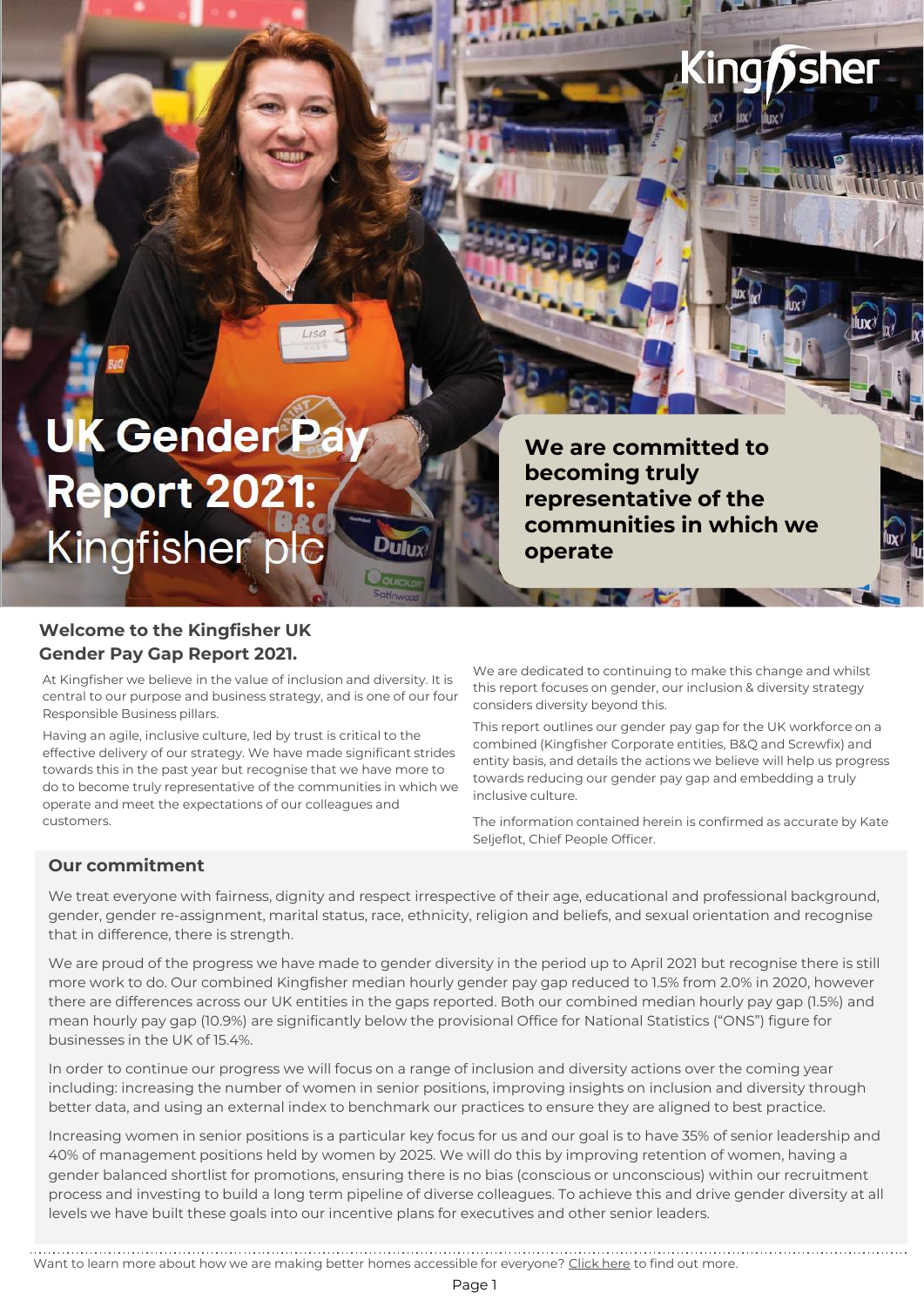# **Contents of this report**

This report sets out our gender pay calculations for UK colleagues of Kingfisher for 2021, prepared in line with the UK Equality Act 2010 Regulations 2017. The reporting covers the 12 month period ending 5th April 2021. The information in the following section of this report is shown on a combined basis for Kingfisher, this includes all 5 entities (i.e. Kingfisher Corporate entities, B&Q and Screwfix) - entity specific gaps can be found in Appendix 1.

| Kingfisher key facts*<br>Kingfisher plc is an international home<br>improvement company with over 1,380 stores in<br>eight countries across Europe. In the UK we have<br>over 40,000 employees across 5 entities.             | 41,965<br>Colleagues in the<br>UK                                                | 45.4%<br>of Kingfisher UK<br>are female                                        | 54.6%<br>of Kingfisher UK<br>are male                           |
|-------------------------------------------------------------------------------------------------------------------------------------------------------------------------------------------------------------------------------|----------------------------------------------------------------------------------|--------------------------------------------------------------------------------|-----------------------------------------------------------------|
| As a company with retail banners, the majority of<br>our colleagues are customer facing and c.85% of<br>our retail banners (B&Q and Screwfix) workforce<br>are hourly paid.                                                   | 5<br>legal UK entities<br>made up of retail<br>banners and<br>corporate entities | 97%<br>of UK colleagues<br>work within retail<br>banners (B&Q and<br>Screwfix) | 3%<br>of UK colleagues<br>work within our<br>Corporate entities |
| where the contract is the contract of the contract of the contract of the contract of the contract of the contract of the contract of the contract of the contract of the contract of the contract of the contract of the con |                                                                                  |                                                                                |                                                                 |

\*Numbers in the table are based on relevant employees as per the 2021 Gender Pay Gap calculation.

#### **What is the gender pay gap?**

The gender pay gap is not the same as equal pay analysis:

- **Equal pay** is determined by assessing whether men and women are paid equally for doing the same work or work of equal value. At Kingfisher, we have policies and processes in place to ensure equal pay is the first consideration when determining pay for all colleagues.
- **Gender Pay** calculations specifically compare average pay (both mean average and median average, for hourly pay and bonus pay) for men and women and are therefore impacted by the number of men and women at different levels of seniority throughout the organisation.

#### **Calculating the gender pay gap**



#### **How the hourly pay gap is calculated**

Male hourly pay - Female hourly pay



Male hourly pay

**How the bonus pay gap is calculated**

The bonus gap is calculated using actual bonuses paid to colleagues for the 12 months to 5 April 2021.

The mean bonus, median bonus and overall gap is calculated using the same formula as hourly pay.

*Note this calculation applies to both the mean and median hourly pay gap.*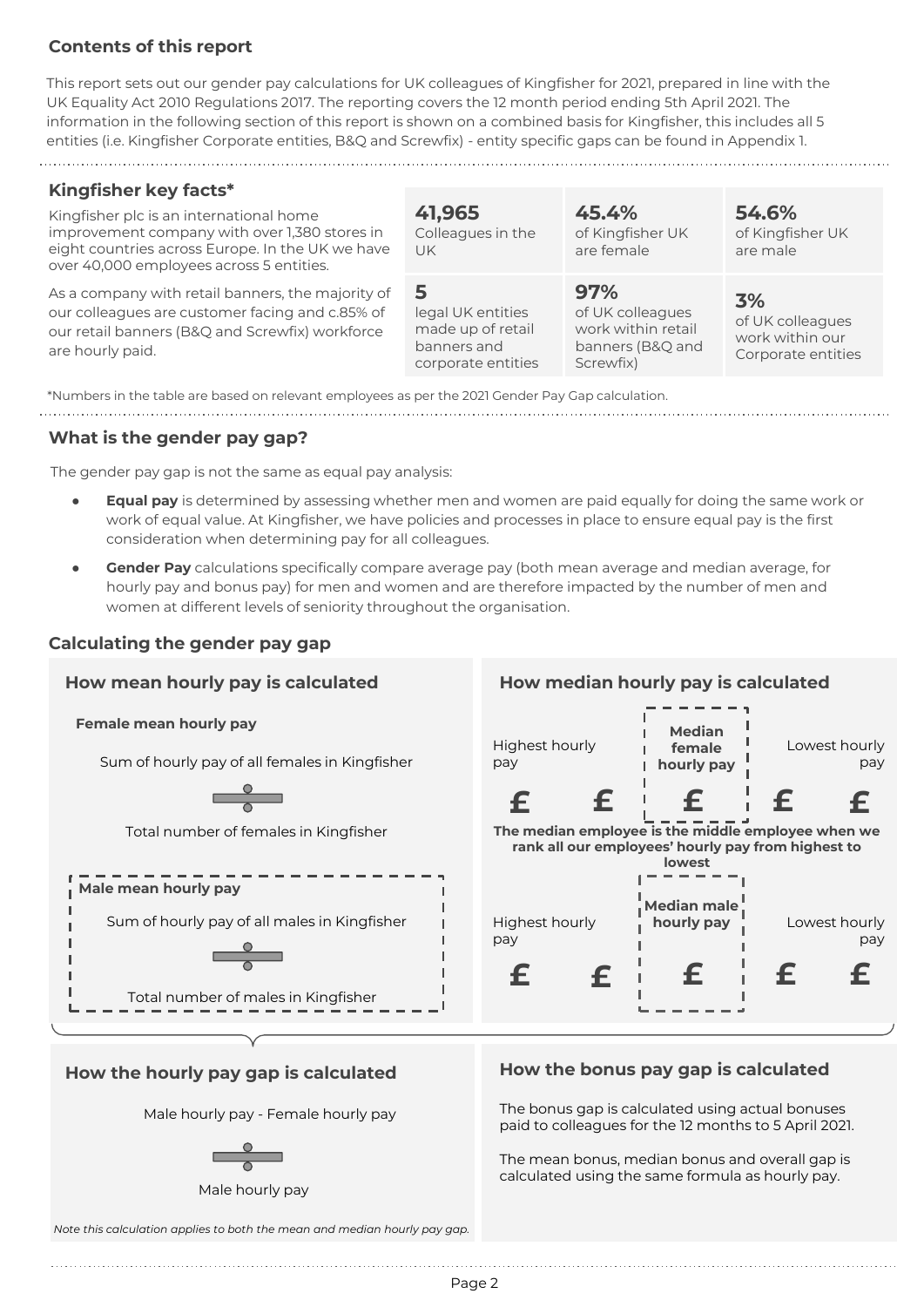# **Kingfisher's 2021 Gender Pay Gap**

Kingfisher's mean and median hourly gender pay gap (as at 5 April 2021) and bonus pay gap (for the 12 months to 5 April 2021) is shown below. See Appendix 1 for gender pay gaps by entity.

#### **10.9%**

Mean hourly pay gap 2021 - an increase from **10.1%** in 2020

#### **1.5%**

Median hourly pay gap 2021 - a decrease from **2.0%** in 2020

#### **Proportion of female and males by pay quartile**

These tables show the proportion of males and females across Kingfisher in four equally sized groups, sorted by level of hourly pay in 2021. The figures for 2020 are shown underneath as a comparison.

|        | Lower pay<br>quartile | pay quartile    | Lower middle Upper middle<br>pay quartile | <b>Upper pay</b><br>quartile |
|--------|-----------------------|-----------------|-------------------------------------------|------------------------------|
| Female | 50.6%                 | 45.0%           | 43.6%                                     | 39.2%                        |
|        | $(2020:44.0\%)$       | (2020: 45.1%)   | (2020:42.6%)                              | $(2020:34.2\%)$              |
| Male   | 49.4%                 | 55.0%           | 56.4%                                     | 60.8%                        |
|        | (2020: 56.0%)         | $(2020:54.9\%)$ | (2020:57.4%)                              | $(2020:65.8\%)$              |

# **Understanding the numbers Hourly pay gap**

Kingfisher's median hourly pay gap reduced to 1.5% in 2021, this compares to 2.0% in 2020. However, our mean hourly pay gap increased marginally to 10.9% in 2021, from 10.1% in 2020.

The median and mean hourly pay gaps are calculated using different methodologies (see page 2). The difference in the mean and median hourly pay gap figures is primarily driven by the number of higher paid males in Kingfisher who have a greater impact on the mean vs the median hourly pay gap. Additional context is set out below.

Both our 2021 hourly pay gaps are below the provisional ONS figure for businesses in the UK of 15.4%, and our gaps are also consistent with other large employers in retail based on research published by Diversity in Retail.

Key influences and context for our 2021 hourly pay gaps include:

#### **There are more men in the highest paid roles**

Representation of women in senior leadership improved in 2021 with more women in the "upper pay quartile" than 2020. However, there are still more men in this quartile (especially in the Corporate entities which attract higher average salaries overall) as well as more women in the "lower pay quartile". This is the main driver for the mean pay gap across our entities (and in particular for our Corporate entities, e.g. Kingfisher Corporate has a mean hourly pay gap of 49.5% compared to B&Q whose gap is 7.3%).

Additional analysis shows that if we apply a 50:50 gender mix across all grades within our Corporate entities, then our mean pay gaps would be significantly reduced, and almost eliminated in some cases. This further demonstrates that our gap is driven by the structure and representation of gender across our organisations. See our action plan on page 4 for how we are addressing this.

#### **We have a better gender balance in our retail banners across all quartiles**

The majority of our colleagues work in our retail banners (B&Q and Screwfix) where we have improved representation of females. Additionally, the majority (88%) of these colleagues are on set hourly pay rates which reduces the risk of pay gaps for these populations. This has resulted in positive progress in reducing the combined median hourly pay gap.

**44.7%** 

Mean bonus pay gap 2021 - a decrease from **46.5%** in 2020

**14.9%**

Median bonus pay gap 2021 - a decrease from **50.0%** in 2020

#### **Proportion of employees receiving a bonus**

This table shows the % of males and females who received a bonus during the 12 months to 5 April 2021.

|        | <b>Percentage of employees</b><br>receiving a bonus in 2021 |
|--------|-------------------------------------------------------------|
| Female | 85.4%<br>$(2020:32.0\%)$                                    |
| Male   | 84.3%<br>$(2020:31.1\%)$                                    |

#### **Bonus pay gap**

Kingfisher's median bonus pay gap reduced to 14.9% in 2021 from 50.0% in 2020. Likewise, our mean bonus gap reduced in 2021, to 44.7% from 46.5% in 2020.

The median and mean bonus pay gaps are calculated using different methodologies (see page 2). The fall in the median bonus pay gap is driven by the greater number of colleagues both male and female receiving bonuses of similar values in 2021 vs 2020.

Key influences and context for our 2021 bonus pay gaps include:

#### **There are more men in the highest paid roles**

As with hourly pay there are more men in senior leadership roles than women. As these individuals receive larger bonus payments, this contributes to the bonus pay gaps.

#### **Special "thank you" bonuses were paid to our store staff**

During 2021 special "thank you" bonus payments of similar values were made to our UK store colleagues who were essential workers throughout the lockdown periods. These bonuses were one-off and so won't necessarily be awarded in future years. This is why the percentage of employees receiving a bonus increased significantly for 2021. We have the strongest gender balance in our stores, therefore these one-off bonus payments have positively impacted the mean and median consolidated bonus gaps as well as the B&Q and Screwfix bonus gaps.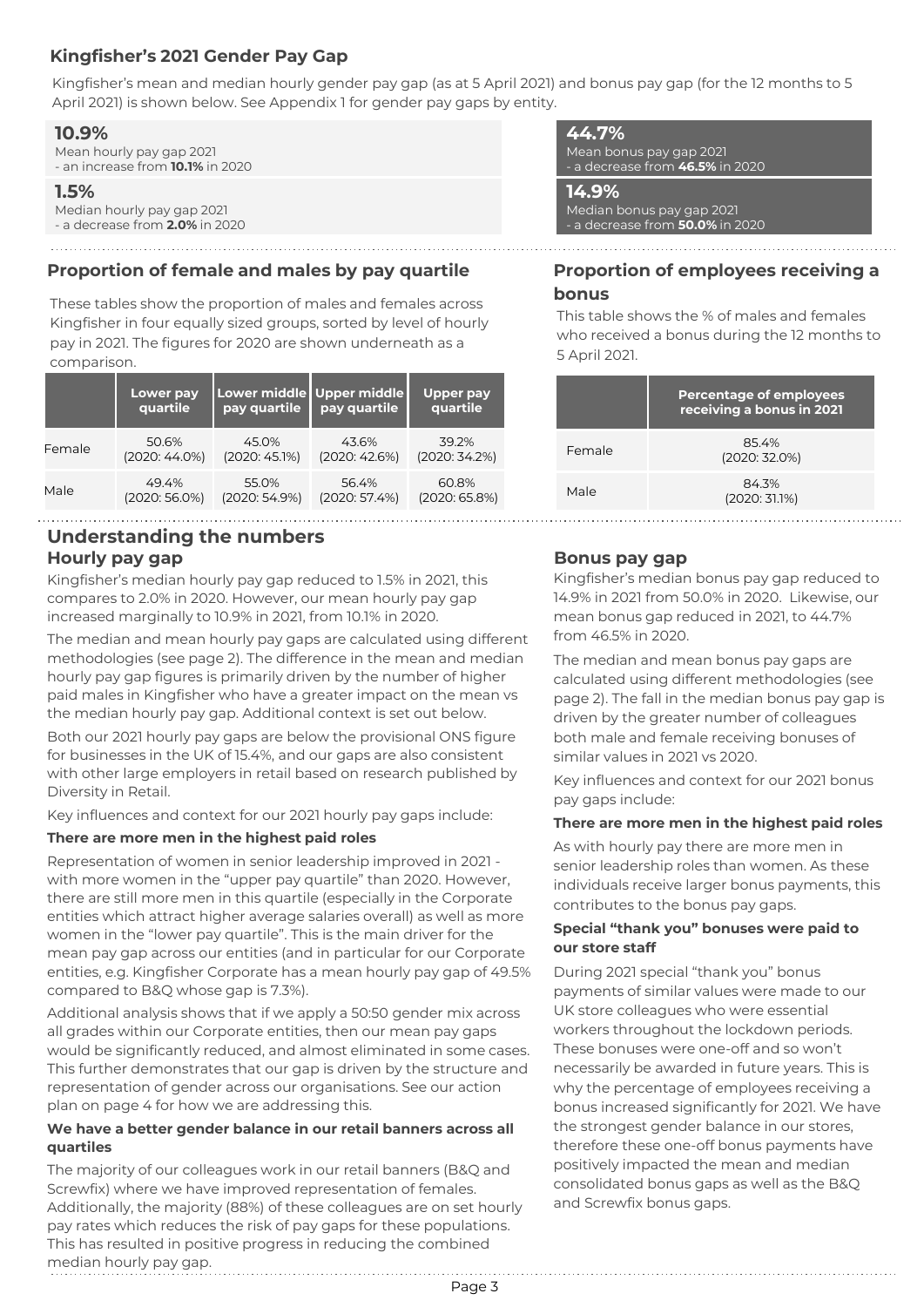## **Our approach to improving our gender pay gap**

Shown below are the 5 key actions outlined in our 2020 Gender Pay Gap report (see Appendix 2 for further initiatives). Achieving greater diversity throughout Kingfisher, including gender diversity, rests heavily on being able to attract and retain diverse colleagues. This is why we are putting equal focus on building an inclusive culture where everyone feels they belong. This will in turn help us reduce our gender pay gap, however it is likely to take time and as such it is too early to see the full impact in our numbers.

**2**

# **1**

**Action:** Launch a new engagement tool to listen to our colleagues. Conduct deeper analysis into sentiment of minority and marginalised groups to understand where Kingfisher should best focus in the coming year.

**Progress:** Our new listening tool launched and as part of this our inclusiveness score was 60\*. This is a top quartile result vs the global benchmark.

# **3**



**Action**: Understand further inclusion & diversity best practice.

**Progress:** We have established an 'Inclusion & Diversity Centre of Excellence' to lead the group on "next and best" practice and worked with a number of external partners to further our learning.

**Action:** Make progress against individual inclusion plans.

**Progress:** All parts of the Group have made good progress, in particular: over 2,500 hours of inclusive leadership training untaken in B&Q and Screwfix, employee listening exercises held across the Group to deep dive into outcomes of our annual survey (see action 1), launch of Affinity Networks across the Group (for Gender, LGBTQ+, Ethnicity, Disability and Armed Forces).

**4**

**Action:** Improve representation at Kingfisher and drive change through a transparent approach.

**Progress**: We included representation targets as part of 2021/22 annual bonus, demonstrating the importance of diversity to our business objectives.

# **5**

**Action:** Launch an inclusion Advisory Board to deliver and accelerate inclusion & diversity plans.

**Progress:** We launched the 'Kingfisher Inclusion & Diversity Forum' which has representatives from senior leadership and colleague networks from every Retail Banner and is chaired by John Mewett, CEO of Screwfix and Group Executive sponsor of inclusion & diversity. This will support us to progress towards our 2025 representation targets.

# **Our priorities for 2022/23**

We are proud of the progress made in this last year and we will continue to take steps to address inclusion & diversity through:

- Continuing work towards our 2025 targets to have 35% of senior leadership and 40% of management positions held by women and assessing progress;
- Improving our insights on inclusion and diversity through better data, including ethnicity data which we are currently preparing to collect;
- Partnering with an external index to benchmark our inclusion and diversity data & practices to identify areas for further investigation and/or change;
- Ensuring that our diverse talent who have potential to lead our business in the future have the opportunity to participate in external development programmes and cross-industry mentoring schemes;
- Leveraging the new 'Kingfisher Inclusion & Diversity Forum' to accelerate the delivery and impact of our local inclusion & diversity plans;
- Building a suite of allyship resources for colleagues across the Group in a range of languages; and
- Further embedding good practices across Kingfisher such as 50/50 gender balanced recruitment shortlists and reverse mentoring.





<sup>\*</sup>Belonging question: "I feel a sense of belonging at Kingfisher"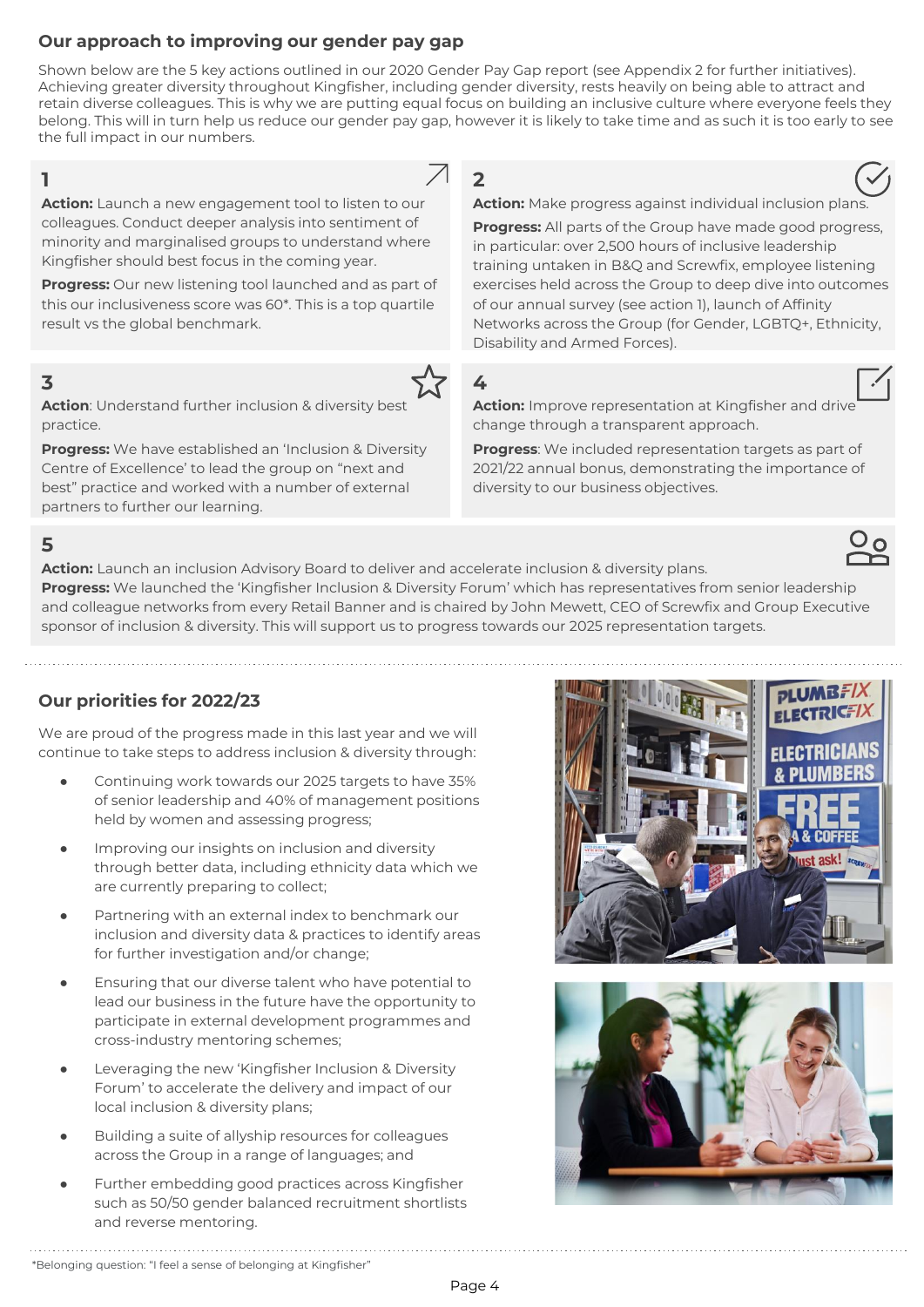# **Appendix 1**

# **Gender Pay Gap by legal entity**

Under the UK Equality Act 2010 Regulations 2017, all legal entities in Great Britain with more than 250 employees are required to report their gender pay gap. As such, set out below are the gender pay gap figures for each of Kingfisher five entities.

A brief description of each UK legal entity and what they relate to can be found below:

- B&Q and Screwfix are our two UK retail operations.
- Kingfisher Corporate (HQ), one of three smaller entities within the Group employing primarily individuals in our corporate head office and the management teams of our Banners .

#### **As Kingfisher's largest entities, the figures for B&Q and Screwfix are discussed in more detail on their respective websites.**

B&Q gender pay report

**https://www.diy.com/genderpayreport**

Screwfix gender pay report

**https://www.screwfix.com/gender-pay-report**

# **Kingfisher Information Technology Services (UK) Limited (KITS)**

|        | Hourly pay gap                                              |  | <b>Bonus pay gap</b> |               |  |
|--------|-------------------------------------------------------------|--|----------------------|---------------|--|
| Mean   | 12.7%                                                       |  |                      | 51.7%         |  |
| Median | 10.8%                                                       |  | 20.1%                |               |  |
|        | <b>Percentage of employees</b><br>receiving a bonus in 2021 |  | Female<br>Male       | 87.0%<br>844% |  |

|        | Lower pay<br>quartile | Lower<br>middle pay middle pay<br>quartile | Upper<br>quartile | Upper pay<br>quartile |
|--------|-----------------------|--------------------------------------------|-------------------|-----------------------|
| Female | 32.6%                 | 27.4%                                      | 28.1%             | 19.9%                 |
| Male   | 67.4%                 | 72.6%                                      | 71.9%             | 80.1%                 |

# **B&Q Limited**

|                                                             | Hourly pay gap |  | <b>Bonus pay gap</b> |                |  |
|-------------------------------------------------------------|----------------|--|----------------------|----------------|--|
| Mean                                                        | 7.3%           |  |                      | 41.3%          |  |
| Median                                                      | 1.2%           |  | 10.6%                |                |  |
| <b>Percentage of employees</b><br>receiving a bonus in 2021 | Male           |  | Female               | 84.5%<br>82.0% |  |
|                                                             | A111A          |  |                      |                |  |

|        | Lower pay<br>quartile | Lower<br>middle pay middle pay<br>quartile | <b>Upper</b><br>quartile | Upper pay<br>quartile |
|--------|-----------------------|--------------------------------------------|--------------------------|-----------------------|
| Female | 50.5%                 | 45.3%                                      | 44.4%                    | 40.7%                 |
| Male   | 49.5%                 | 54.7%                                      | 55.6%                    | 59.3%                 |

- Kingfisher International Products Limited, one of three smaller entities within the Group employing colleagues in our Offer & Sourcing and Supply & Logistics business.
- Kingfisher Information Technology Services (UK) Limited, one of three smaller entities within the Group employing individuals in our IT services business.
- The gender pay gaps within these entities are driven by differences in pay structures and representation across the organisations in line with the consolidated Kingfisher figures.

# **Kingfisher Corporate (HQ)**

|                                                             | Hourly pay gap | <b>Bonus pay gap</b> |                |
|-------------------------------------------------------------|----------------|----------------------|----------------|
| Mean                                                        | 49.5%          |                      | 71.1%          |
| Median                                                      | 34.3%          |                      | 52.2%          |
| <b>Percentage of employees</b><br>receiving a bonus in 2021 |                | Female<br>Male       | 74.8%<br>69.0% |
|                                                             | ower           | Upper                |                |

|        | Lower pay<br>quartile | Lower<br>middle pay<br>quartile | <b>Upper</b><br>middle pay<br>quartile | Upper pay<br>quartile |
|--------|-----------------------|---------------------------------|----------------------------------------|-----------------------|
| Female | 72.7%                 | 66.7%                           | 45.5%                                  | 31.8%                 |
| Male   | 27.3%                 | 33.3%                           | 54.5%                                  | 68.2%                 |

# **Kingfisher International Products Limited**

|        | Hourly pay gap | <b>Bonus pay gap</b> |
|--------|----------------|----------------------|
| Mean   | 26.3%          | 41.0%                |
| Median | 21.4%          | 43.0%                |

| <b>Percentage of employees</b><br>receiving a bonus in 2021 |                       | Female                          | 73.4%                                  |                              |
|-------------------------------------------------------------|-----------------------|---------------------------------|----------------------------------------|------------------------------|
|                                                             |                       | Male                            | 81.3%                                  |                              |
|                                                             | Lower pay<br>quartile | Lower<br>middle pay<br>quartile | <b>Upper</b><br>middle pay<br>quartile | <b>Upper pay</b><br>quartile |
| Female                                                      | 57.4%                 | 58.4%                           | 51.0%                                  | 27.5%                        |
| Male                                                        | 42.6%                 | 41.6%                           | 49.0%                                  | 72.5%                        |

# **Screwfix Direct Limited**

|               | Hourly pay gap | <b>Bonus pay gap</b> |
|---------------|----------------|----------------------|
| Mean          | 8.4%           | 38.4%                |
| <b>Median</b> | 1.6%           | 16.3%                |

| <b>Percentage of employees</b> |                   | Female                                            | 88.3% |
|--------------------------------|-------------------|---------------------------------------------------|-------|
| receiving a bonus in 2021      |                   | Male                                              | 89.9% |
| Lower pay<br>quartile          | Lower<br>quartile | <b>Upper</b><br>middle pay middle pay<br>quartile |       |

Female 49.8% 46.6% 41.6% 36.5% Male 50.2% 53.4% 58.4% 63.5%